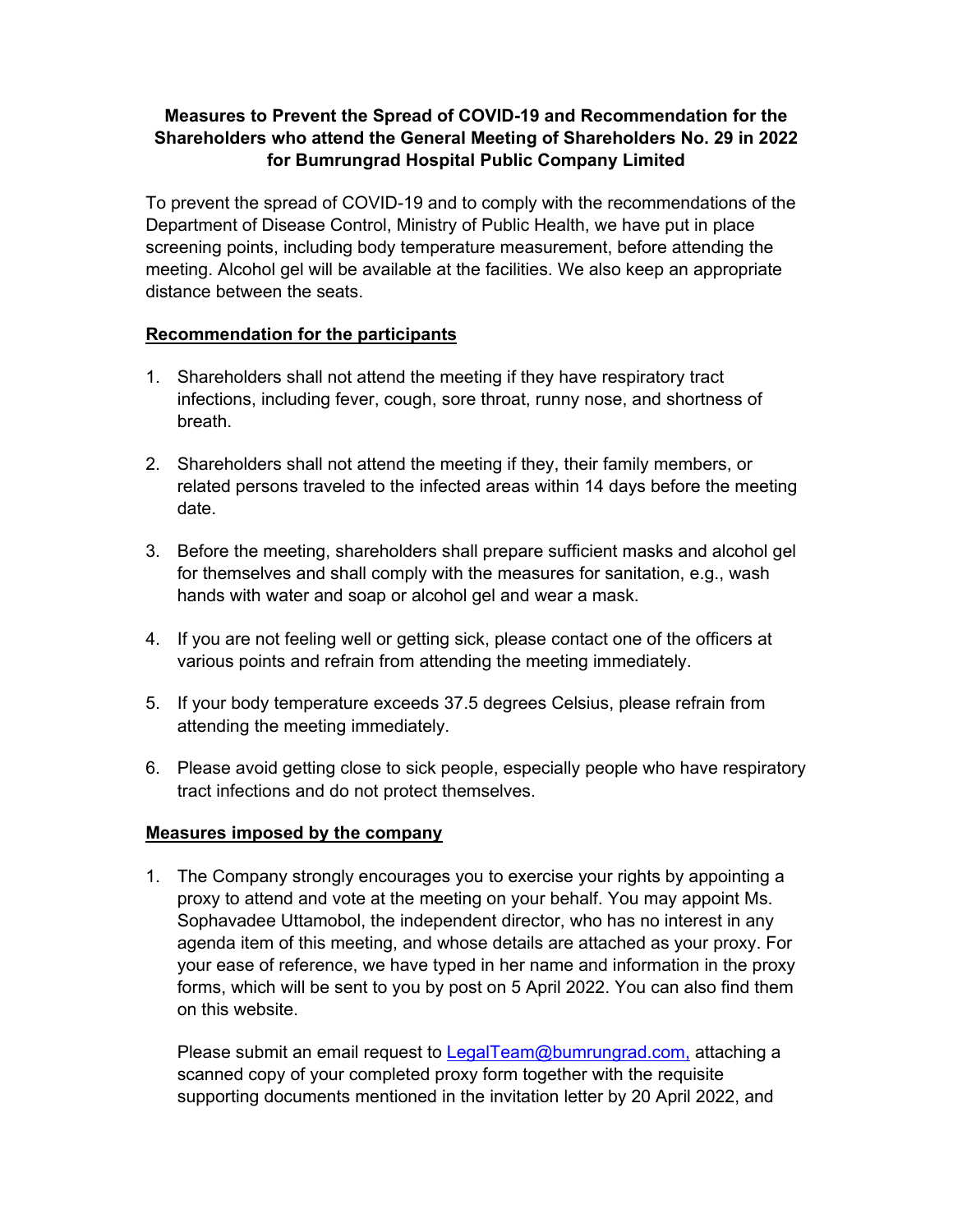include "**AGM - request to send proxy form**" in the subject line. The hard copy of the same should be sent to the following address using the provided prepaid form attached with the proxy form sent to you by post on 5 April 2022.

Legal Department Bumrungrad Hospital Public Company Limited 33, Soi 3 (Nana Nua), Sukhumvit Road Khlong Toei Nua, Vadhana, Bangkok 10110, Thailand

- 2. All shareholders and attendants shall be subject to health screening at the screening points and be required to fill in the health declaration forms and submit them to the officer at the registration desk. Concealment of any health information or travel history could be considered committing an offense under the Communicable Diseases Act B.E. 2558.
- 3. For public safety, we reserve the right to bar any persons (both shareholders and their proxies) with the following symptoms or who refuse to cooperate with any measures specified herein from attending the meeting:
	- 3.1 Persons who have traveled to or from infected areas or countries within 14 days before the date of the meeting;
	- 3.2 Persons who have been in close contact with the persons in 3.1 or persons on the watch list or infected persons within 14 days before the date of the meeting;
	- 3.3 Persons who have a fever or are suspected to be infected with COVID-19 or have respiratory tract infections.
- 4. We will organize the meeting venue to avoid overcrowding with appropriate social distancing space of at least one meter with the availability of approximately 80 seats. After the registration, each shareholder will be assigned a seat number (first come, first served) and will not be allowed to change the seat number for the purpose of monitoring and tracking in the case of an unanticipated incident. Once the seats are fully occupied, the shareholders will be asked to grant proxy instead.
- 5. No food nor drink will be served at the meeting. Eating and drinking are strictly prohibited in the meeting venue in order to minimize the risk of infection.
- 6. We will not provide the 2021 56-1 One Report, 2021 Financial Statements, and invitation letter in the form of a hard copy in order to minimize contact and for the safety and sanitary of all attendants.
- 7. The Company allows shareholders to propose questions or provide comments to the Board of Directors in advance of the AGM from now until 20 April 2022.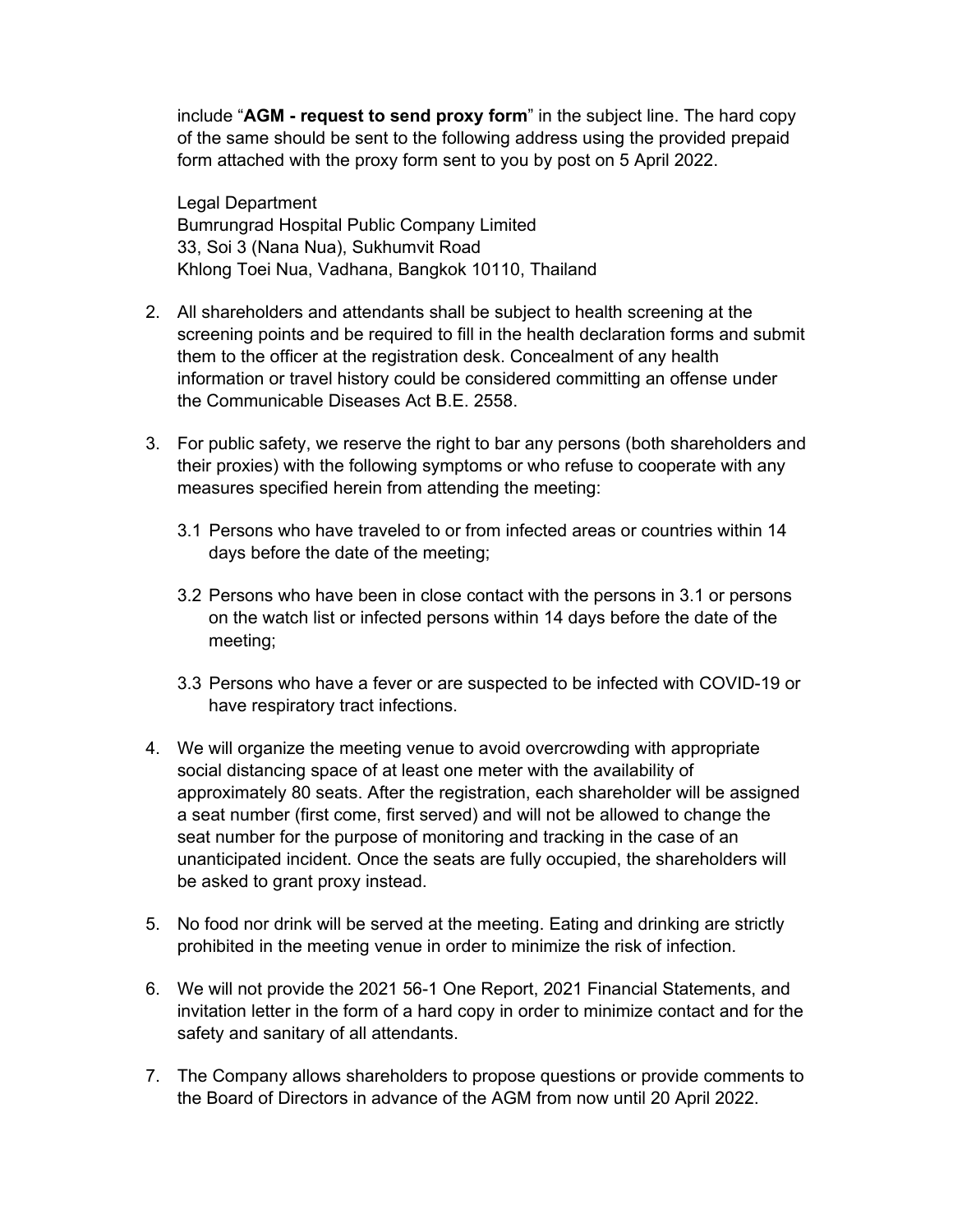Please send an email request to Ms. Pantip Chirakarnjanakorn, company secretary, at pantipc@bumrungrad.com, and include your full name, email address, mobile phone number, shareholder's registration number, and the number of shares you hold, and have "**AGM - request to send questions**" or "**AGM - request to send comments**" in the subject line.

The company secretary will forward all questions and comments collected to the directors and executives, who will consider your comments or reply to your questions at the AGM.